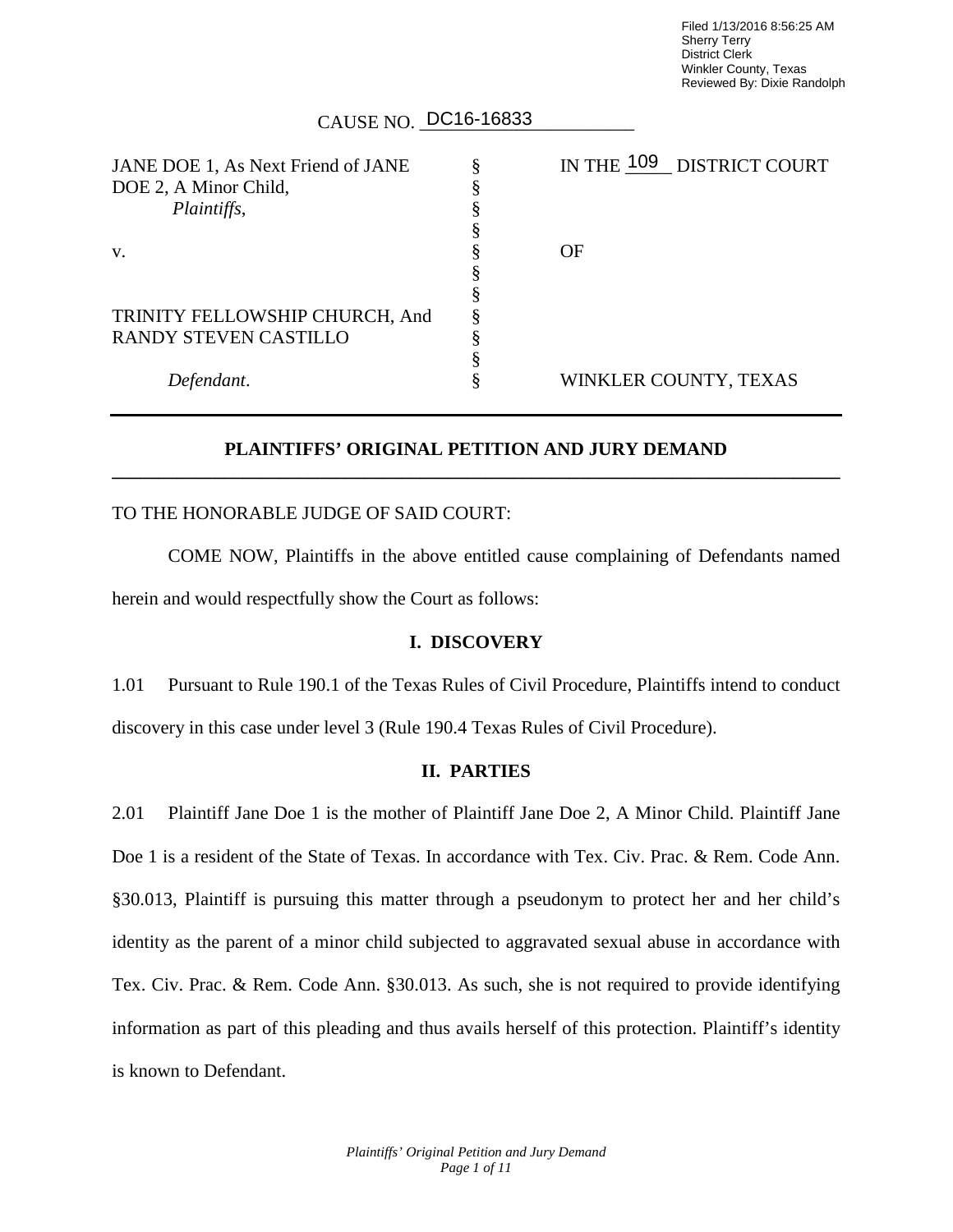2.02 Plaintiff Jane Doe 2 (*Plaintiff Doe)*, A Minor Child, is a resident of the State of Texas. Plaintiff is pursuing this matter through a pseudonym to protect her identity as a victim of childhood aggravated sexual abuse in accordance with Tex. Civ. Prac. & Rem. Code Ann. §30.013. As such, she is not required to provide identifying information as part of this pleading and thus avails herself of this protection. Plaintiff's identity is known to Defendant.

2.03 Trinity Fellowship Church (*Trinity Church*) is a corporation doing business in Texas. Defendant Trinity Church may be served with notice by and through its registered agent: Scott Rosenbach, at 5000 Hollywood Road, Amarillo, Texas 79118-5000.

2.04 Randy Steven Castillo (*Castillo*) is an individual and resident of Winkler County, Texas. Castillo may be served with notice wherever he may be found or at his last known address: 761 N Avenue B, Kermit, Texas 79745.

#### **III. VENUE AND JURISDICTION**

3.01 Defendant Castillo resided in Winkler County, Texas at the time that the cause of action accrued, and therefore, venue is proper in Winkler County, Texas pursuant to  $\S$  15.002(a)(2), TEX. CIV. PRAC. & REM. CODE.

3.02 The amount of damages is substantial and well in excess of the jurisdictional minimums of this Court. Many elements of damage cannot be determined with mathematical precision. Furthermore, the determination of many elements of damage is peculiarly within the province of the jury. Due to the extreme nature of Defendants' conduct, and devastating degree of injury caused by such conduct, Plaintiffs seek actual and punitive damages in the amount of \$50,000,000.00 (Fifty Million Dollars).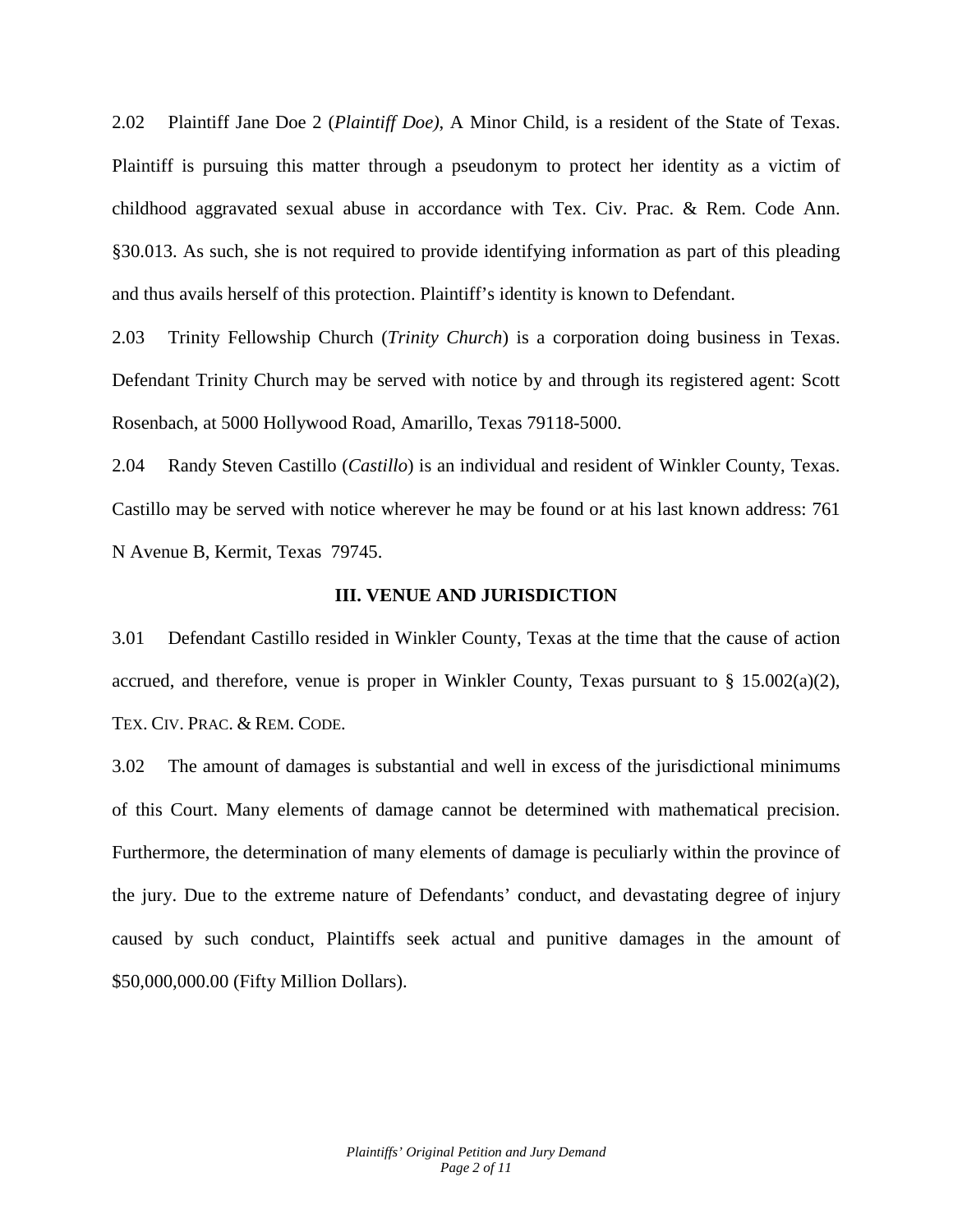#### **IV. PLAINTIFFS' NARRATIVE**

4.01 Defendant Castillo held a volunteer position at Trinity Church in Amarillo. Defendant Castillo was introduced to the minor child Plaintiff and referred to by Trinity Church as "Pastor Randy". Over the course of an extended period, Defendant Castillo utilized his position in the church to interact with young female attendees of Trinity. Plaintiff Doe, a minor child, frequently attended the student ministries and became acquainted with Defendant Castillo.

4.02 Shortly after meeting the minor Plaintiff at Trinity Church, Defendant Castillo began making inappropriate communications with the minor child. Defendant Castillo exploited Plaintiff Doe's innocence, trust and confidence to sexually abuse her. Furthermore, Defendant Castillo sexually molested the minor on numerous occasions and was subsequently indicted on four separate counts of aggravated sexual assault of a child. Defendant Castillo sexually abused and took advantage of Plaintiff Doe for more than two years, including specific instances of molestation on his twenty-sixth and twenty-seventh birthdays.

4.03 Plaintiff and her family trusted that the church, its official representatives and its pastors would behave as they represented themselves to be - honorable and moral individuals acting in the best interests of church members, especially minors. Defendant Castillo's molestation of Plaintiff Doe violated the highest degree of confidence, good faith and moral guidance expected of him given his position as pastor to Plaintiff Doe and other minor children.

4.04 Trinity Church knew of Defendant Castillo's abusive conduct but chose to hide the misconduct. Specifically, Trinity Church knew that Defendant Castillo had developed, at a minimum, questionable relationships with multiple young female Church attendees. Trinity Church was given specific information about Defendant Castillo "Pastor Randy" asking for pornographic nude photos of very young female children. The Church had an obligation to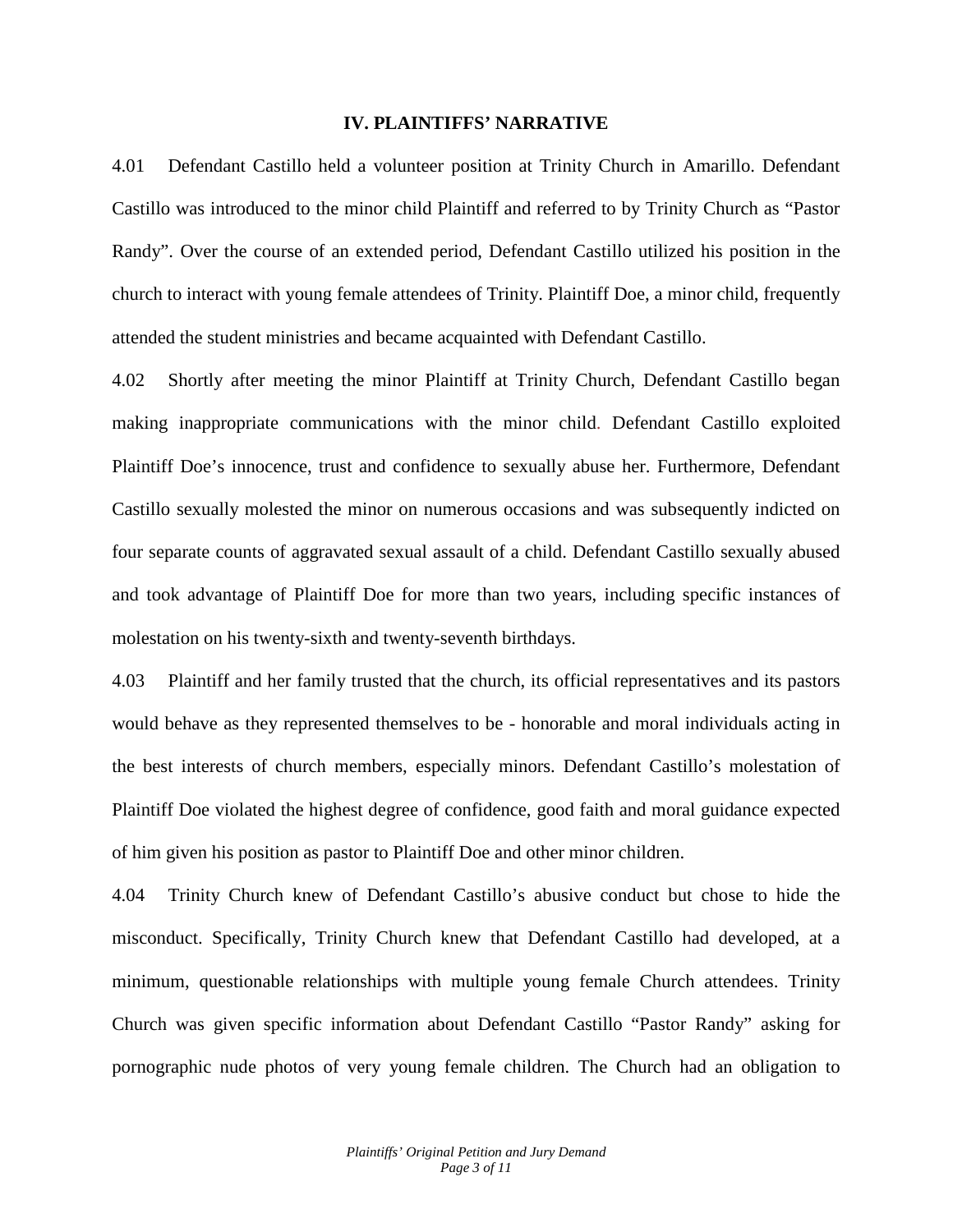protect the numerous children that it had placed into direct contact with Pastor Randy by reporting its discovery to the authorities and parents. Trinity Church never reported the conduct instead placing its reputation above the wellbeing of the minor children. Trinity Church continued to allow Defendant Castillo to attend and partake in church activities granting Defendant Castillo the opportunity to interact with and engage in further inappropriate sexual contact with children.

4.05 Because of Trinity Church's failure to notify anyone who could protect Plaintiff Doe and prosecute Defendant Castillo, Plaintiff Doe suffered further abuse by Defendant Castillo, the effects of which are severe, heartbreaking, and life-changing, yet probably too grave for young Plaintiff Doe to fully comprehend.

#### **V. CAUSES OF ACTION**

#### **DEFENDANT TRINITY FELLOWSHIP CHURCH**

#### *Defendant Trinity Church's Failure to Use Reasonable Care*

5.01 Defendant Trinity Church had a duty to use reasonable care toward Plaintiff Doe. Trinity Church breached its duty of care when it facilitated and furthered Defendant Castillo's sexual molestation and abuse of Plaintiff Doe.

5.02 Specifically, Defendant Trinity Church was negligent in the following respects:

- a. Failing to contribute to a safe environment for children and members of the church;
- b. Failing to implement appropriate restrictions and safeguards on adult contact with minor children; and
- c. Failing to remove Defendant Castillo from an environment or state of temptation.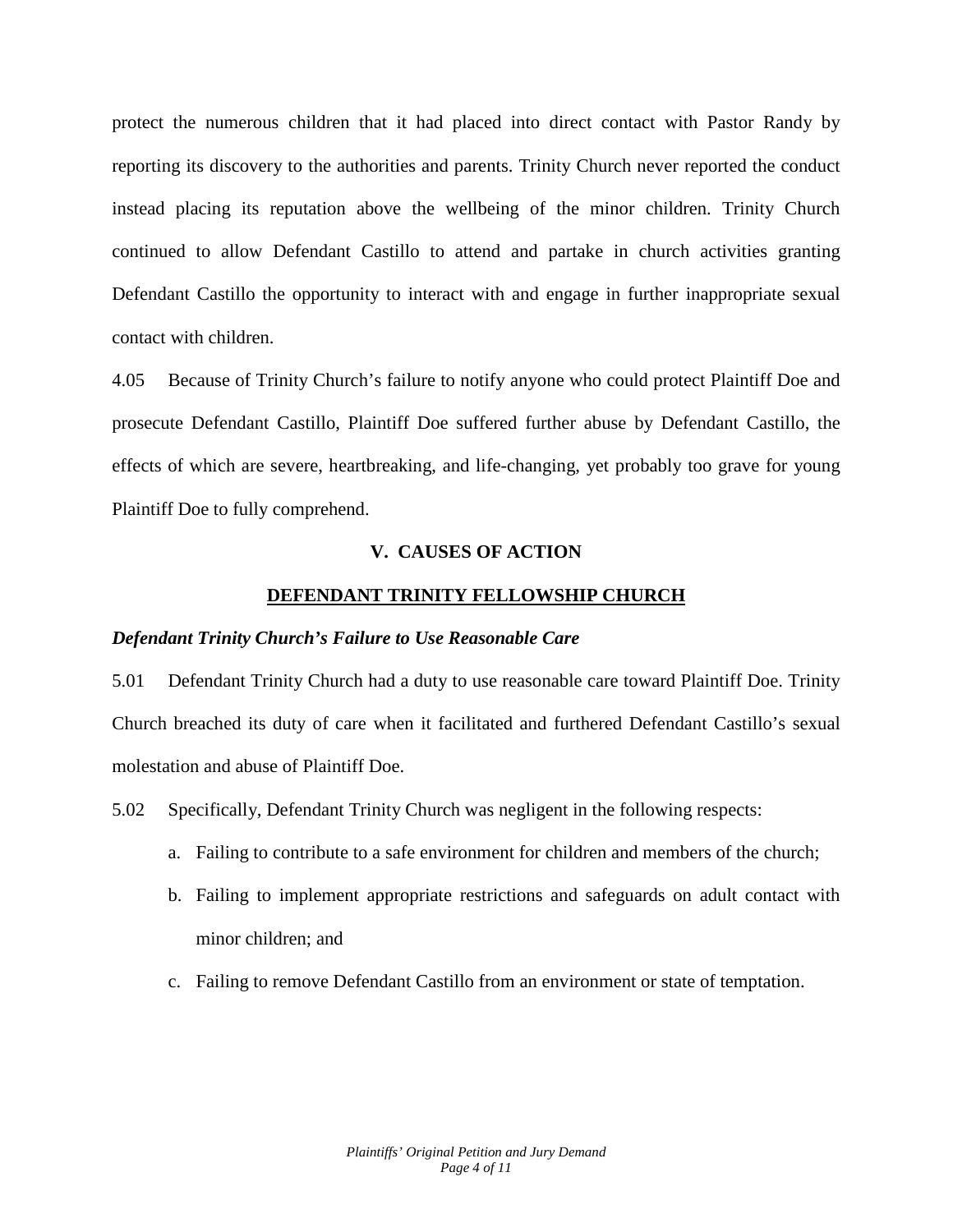5.03 Trinity Church had a duty to report Castillo's conduct to authorities. Trinity Church had cause to believe that Plaintiff Doe's mental and/or physical health or welfare had been adversely affected by abuse and neglect. Texas law required Trinity Church to report that abuse to a local or state law enforcement agency. Common decency should have dictated that Trinity Church inform parents of potentially affected children. Trinity Church breached its duty by never reporting the abuse to the police and never reporting the abuse to Plaintiff Doe's parents. Trinity Church subjected Plaintiff Doe to further abuse by its staff member and pastor, Defendant Castillo by failing to report the evidence of misconduct, thereby proximately causing Plaintiff Doe's irreparable and unforgivable physical, mental, and emotional injuries.

### *Defendant Trinity Church's Gross Negligence*

5.04 Trinity Church's actions and inactions amounting to negligence were of such character to make Trinity Church guilty of gross negligence. When viewed objectively from the standpoint of Defendant, Defendant Trinity Church's acts of negligence involve an extreme degree of risk, considering the probability and magnitude of the potential harm to others. Trinity Church had actual, subjective awareness that failing to report child abuse and continuing to allow Defendant Castillo to remain active in the church could result in further abuse, but nevertheless proceeded with conscious indifference to the rights, safety, and welfare of Plaintiff Doe. The grossly negligent acts of Defendant Trinity Church were the proximate cause of Plaintiff Doe's unimaginable injuries, entitling Plaintiff Doe an award of exemplary damages.

#### *Defendant Trinity Church's Breach of Fiduciary Duty*

5.05 Trinity Church breached a fiduciary duty it owed to its attendee Plaintiff Doe. Trinity Church and Plaintiff Doe had a fiduciary relationship that arose from Plaintiff Doe's morally and socially created trust and confidence in Trinity Church's influence and dominance. As a church,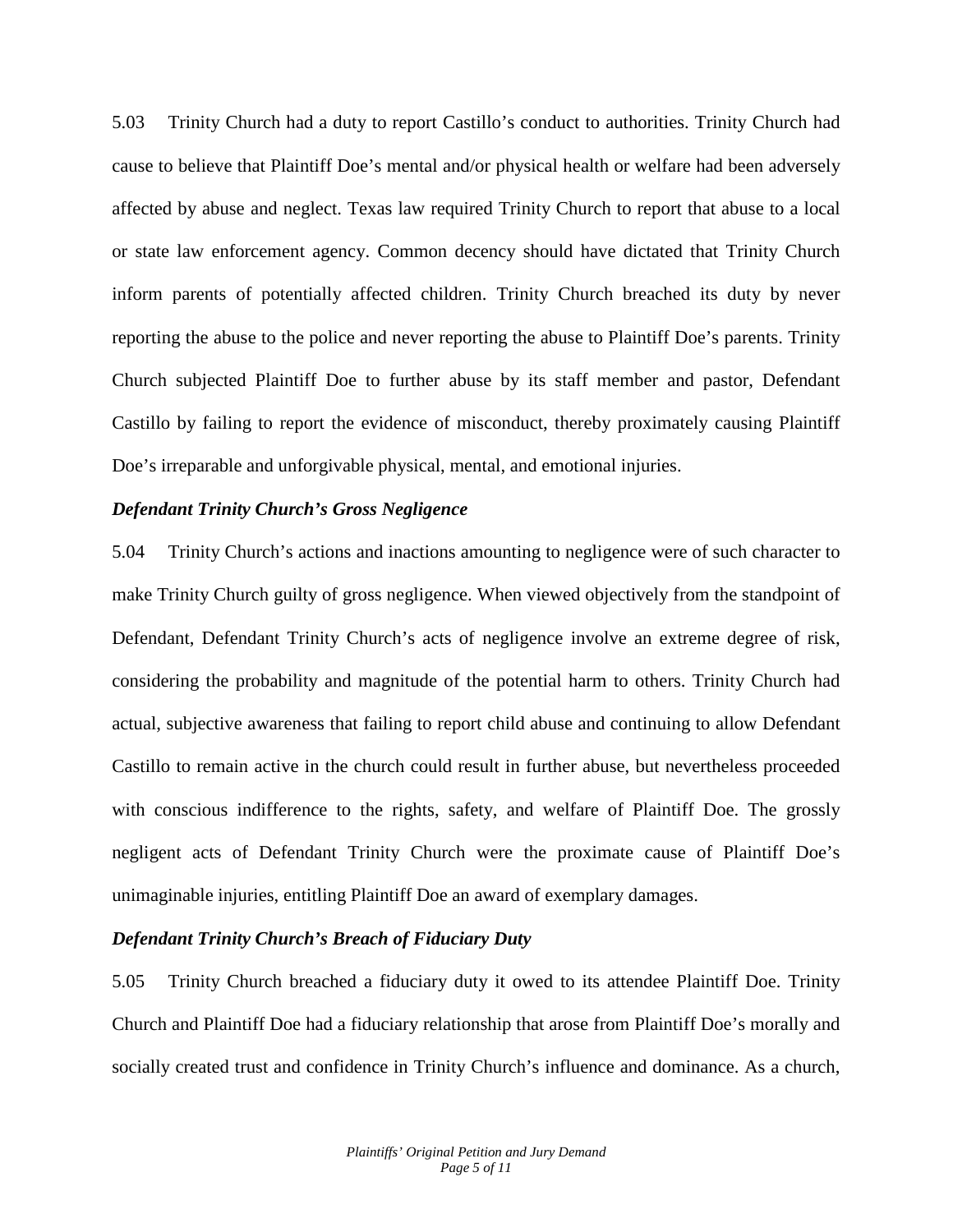Plaintiffs depended on Trinity Church for protection and became accustomed to being guided by its advice and judgment.

5.06 Defendant Trinity Church breached its fiduciary duty owed to Plaintiffs in the following respects:

- a. Failing to refrain from self-dealing by concealing the abuse to protect its reputation;
- b. Failing to fully disclose its knowledge of Defendant Castillo's abuse to Plaintiffs;
- c. Failing to report the abuse to authorities to protect Plaintiff Doe from further abuse; and
- d. Failing to act with integrity of the strictest kind.

5.07 Defendant Trinity Church's breach of fiduciary duty resulted in the Plaintiff Doe's lifechanging and unthinkable injuries and benefitted the Defendant by allowing their reputation as a worship center free from sexual molestation and abuse to flourish at the expense of Plaintiff Doe.

### **DEFENDANT RANDY CASTILLO**

#### *Defendant Castillo's Negligence*

5.08 Defendant Castillo had a duty to use reasonable care toward Plaintiff Doe. Defendant Castillo breached this duty when he sexually molested Plaintiff Doe on multiple occasions and subjected her to negligent and grossly negligent harm. Specifically, Defendant Castillo was negligent in the following respects:

- a. Failing to contribute to a safe environment for children and members of the church;
- b. Failing to abide by state and federal law implementing restrictions on adult contact with minor children;
- c. Failure to abide by common moral policy precluding adults from engaging in excessive and inappropriate communication with minors via social media;
- d. Failing to refrain from initiating inappropriate sexual conduct with a minor child;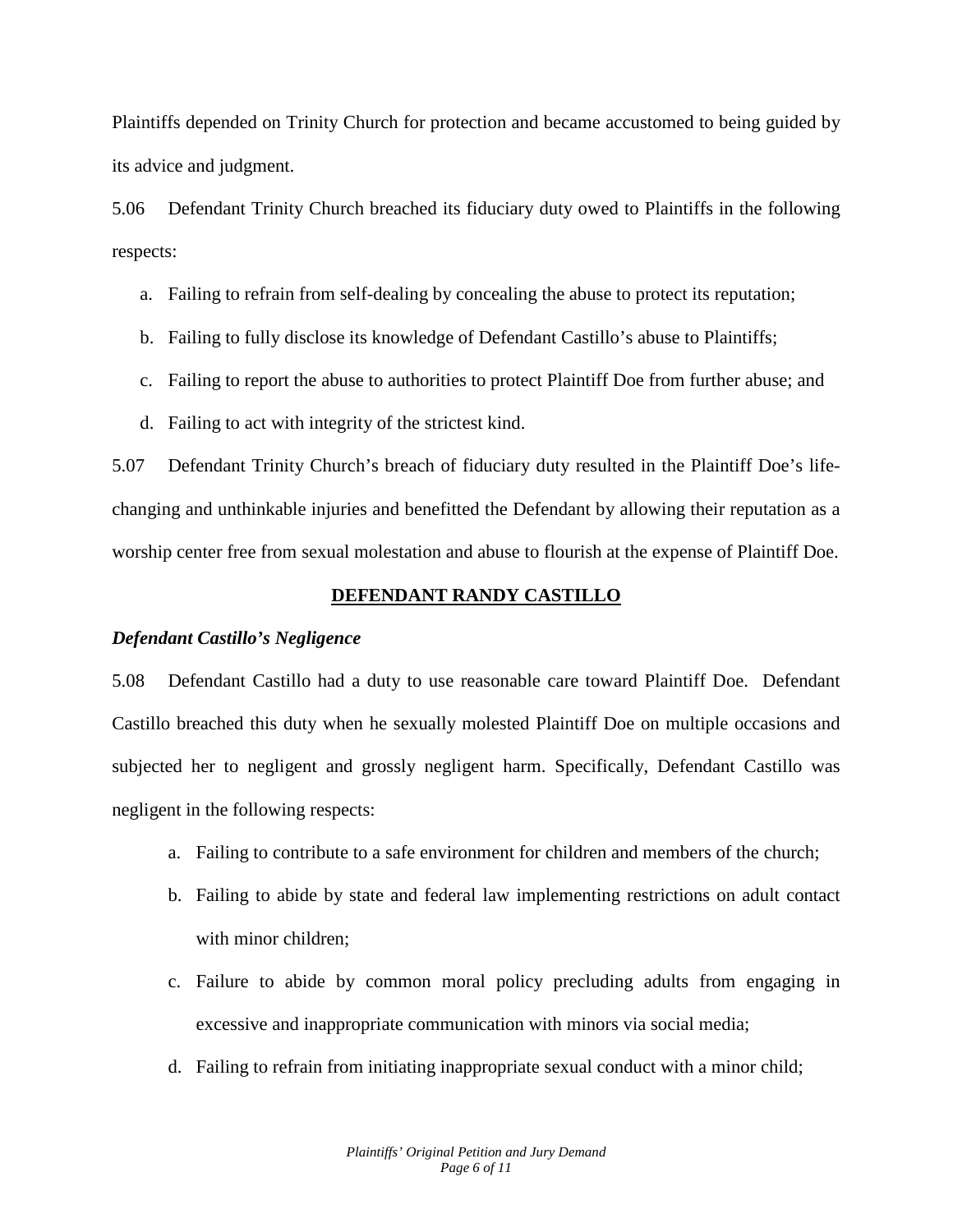- e. Failure to discontinue sexual misconduct with a minor; and
- f. Failing to remove himself from an environment or state of temptation.

Plaintiff Doe has suffered mental and physical injuries as a direct and proximate result of the Defendant's conduct.

## *Defendant Castillo's Negligence Per Se*

5.09 The conduct of Defendant Castillo is in violation of state and federal criminal statutes regarding sexual abuse of children, including but not limited to:

- a. Texas Penal Code §21.02 (Continued Sexual Abuse of a Child)
- b. Texas Penal Code §21.11 (Indecency with a Child)
- c. Texas Penal Code §22.011 (Sexual Assault)
- d. Texas Penal Code §22.01 (Assault)
- e. Texas Penal Code §22.021 (Aggravated Sexual Assault)
- f. Texas Penal Code §43.24 (Sale, Distribution, or Display of Harmful Material to Minor)
- g. Texas Penal Code §43.26 (Possession or Promotion of Child Pornography)

The above-mentioned violations constitute negligence per se.

## *Defendant Castillo's Gross Negligence*

5.10 The above-mentioned acts of negligence on the part of Defendant were of such character as to make Defendant guilty of gross negligence. Defendant's acts of negligence when viewed objectively from the standpoint of Defendant involved an extreme degree of risk, considering the probability and magnitude of the potential harm to others. Defendant had actual, subjective awareness of this risk, but nevertheless proceeded with conscious indifference to the rights, safety, and welfare of Plaintiffs. The gross negligence of Defendant was a proximate cause of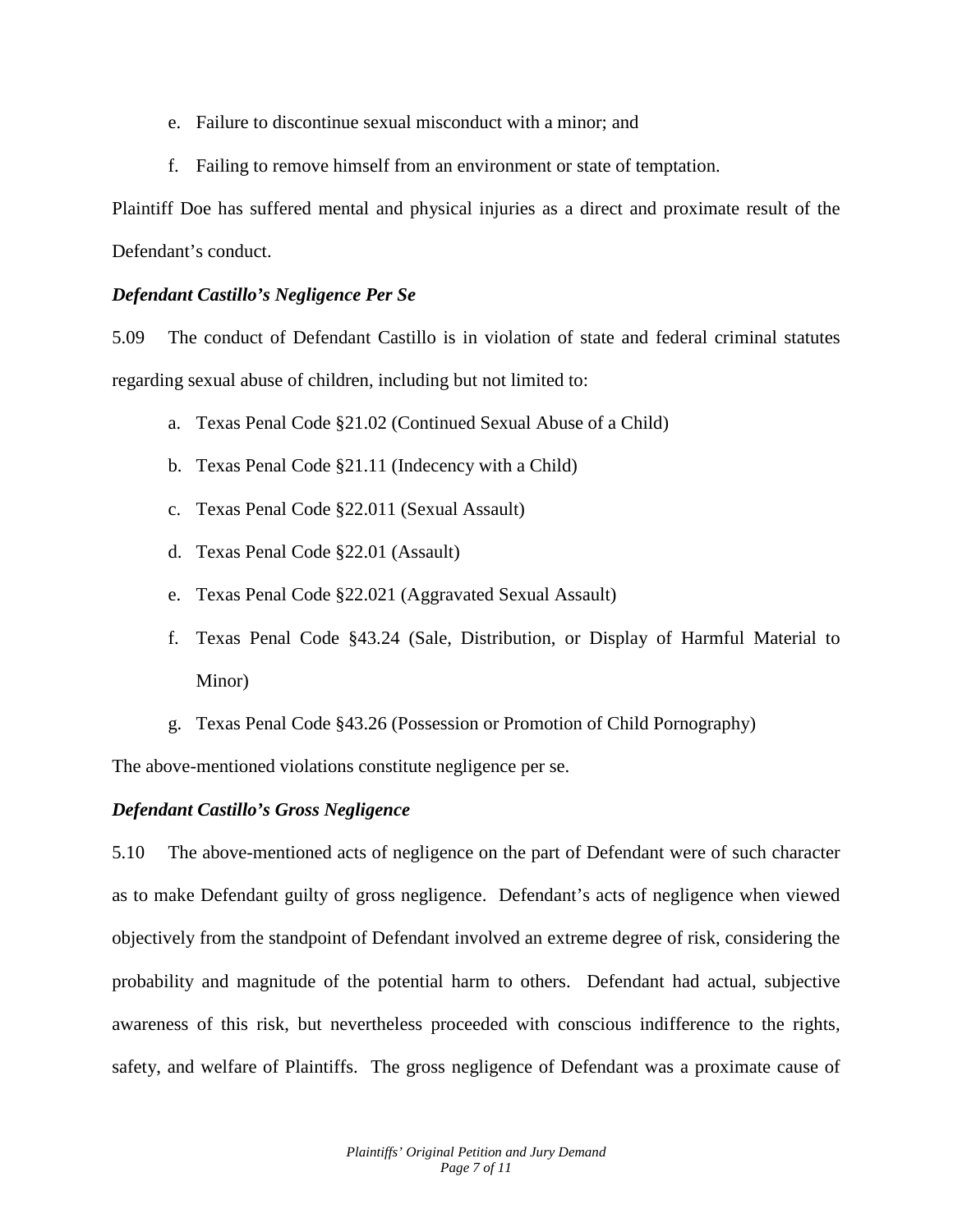the incident and of the injuries and damages suffered by Plaintiffs. As a result of Defendant's gross negligence, Plaintiffs seek and are entitled to an award of exemplary damages.

### *Defendant Castillo's Sexual Assault and Battery of a Child*

5.11 Plaintiff Doe was a minor at all times relevant herein. At the time the cause of action accrued, the age of consent was seventeen (17) in the State of Texas. Defendant Castillo used his position in the church and the trust he gained from Plaintiff Doe to commit acts of sexual assault and sexual battery of Plaintiff Doe. Furthermore, Defendant Castillo committed these acts intentionally and knowingly.

5.12 Plaintiff Doe's status as a minor, coupled with Defendant Castillo's position in the church as a pastor and authority figure, allowed Defendant to exercise control and influence over Plaintiff Doe. Using the power, authority and trust of his position, Defendant Castillo sexually molested Plaintiff Doe on multiple occasions. As a result of Defendant Castillo's conduct, Plaintiff Doe has suffered, and continues to suffer, pain of the mind and body, mental anguish, humiliation, disgrace, psychological repercussions and emotional distress.

## *Defendant Castillo's Possession and Promotion of Child Pornography & Display of Harmful Material to Minor*

5.13 Upon information and belief, on numerous occasions, Defendant Castillo used his position as a volunteer pastor of Trinity Church to procure, manufacture, entice, and/or coerce minor female attendees of Trinity Church to transmit by computer and/or social media, sexually explicit conduct by live visual depiction. Defendant Castillo, therefore, engaged in the possession and/or promotion of child pornography. Even worse, Trinity Church knew of Defendant Castillo's solicitation of child pornography and never reported it to the police.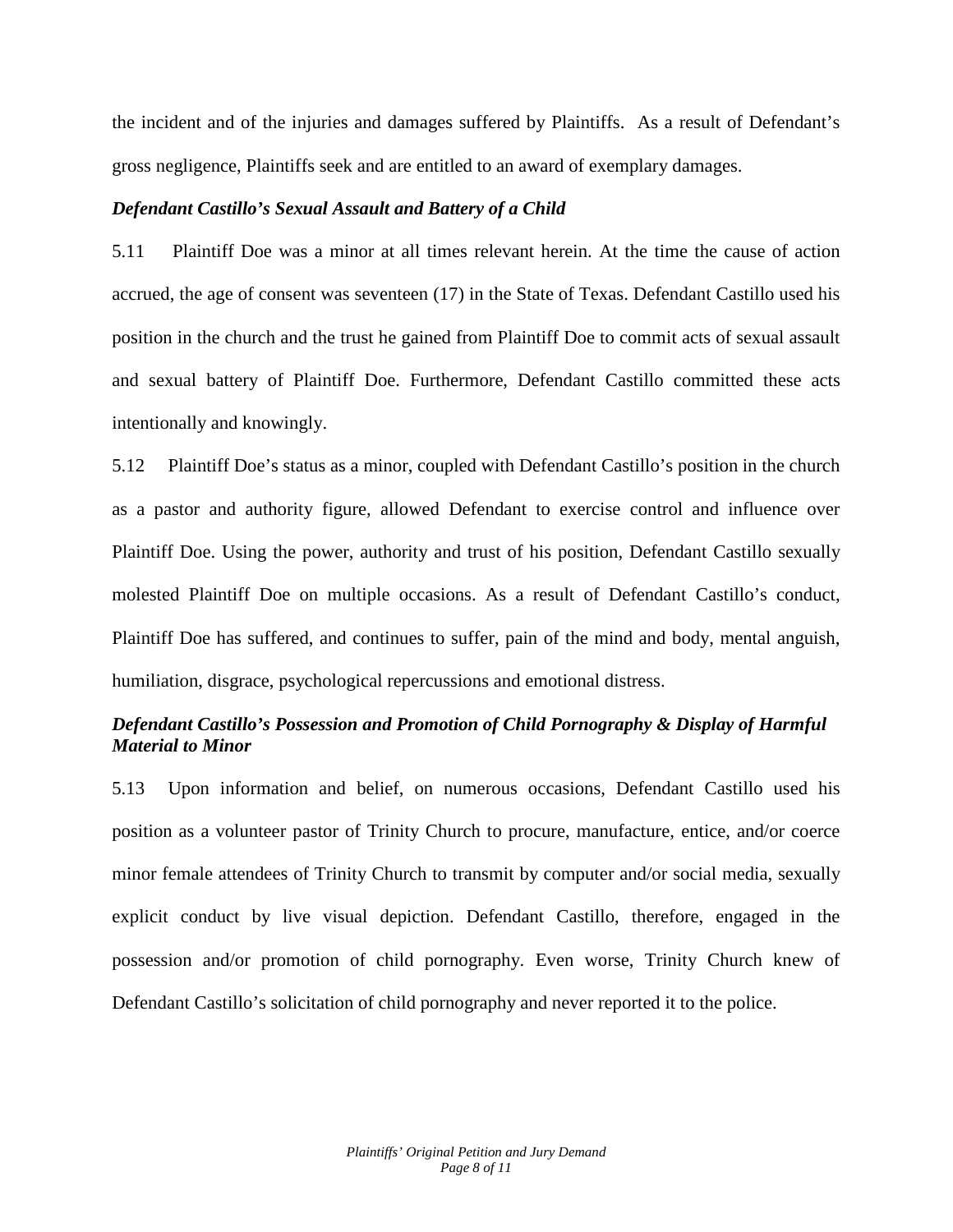5.14 Furthermore, on numerous occasions, Defendant Castillo knowingly sent photographs to minor young female attendees of Trinity Church of his erect genitalia, thereby distributing patently offensive material that appeals to the prurient interests of a minor in sex, nudity, or excretion that is utterly without redeeming social value for minors.

#### *Intentional Infliction of Emotional Distress*

5.15 In addition to other counts, Defendant Castillo is liable to Plaintiff Doe for Intentional Infliction of Emotional Distress. Given Defendant Castillo's standing within the church and his adopted trust of Plaintiff Doe, his numerous acts of sexual assault and battery of the Plaintiff constitute extreme and outrageous conduct. Therefore, Defendant Castillo caused severe emotional distress to the minor Plaintiff.

5.16 Plaintiff has suffered mental and physical injuries as a direct and proximate result of the Defendant's conduct.

### *Defendant Castillo's Breach of Fiduciary Duty*

5.17 Religious organizations are granted special privileges by our society. As an agent of a religious organization, Defendant Castillo was in a special fiduciary relationship with minor Plaintiff Doe. Therefore, Defendant Castillo breached his fiduciary to Plaintiff Doe. This knowing, comprehensive breach of fiduciary duty proximately caused physical and psychological injury to Plaintiff Doe.

5.18 Defendant Castillo was in a special position of trust and authority with respect to the Plaintiff Doe and, therefore, maintained a fiduciary relationship with Plaintiff Doe. Specifically, Defendant Castillo had a fiduciary relationship with Plaintiff Doe based upon his role as her volunteer pastor and small group leader. Defendant Castillo breached his fiduciary duty to Plaintiff Doe in the following respects: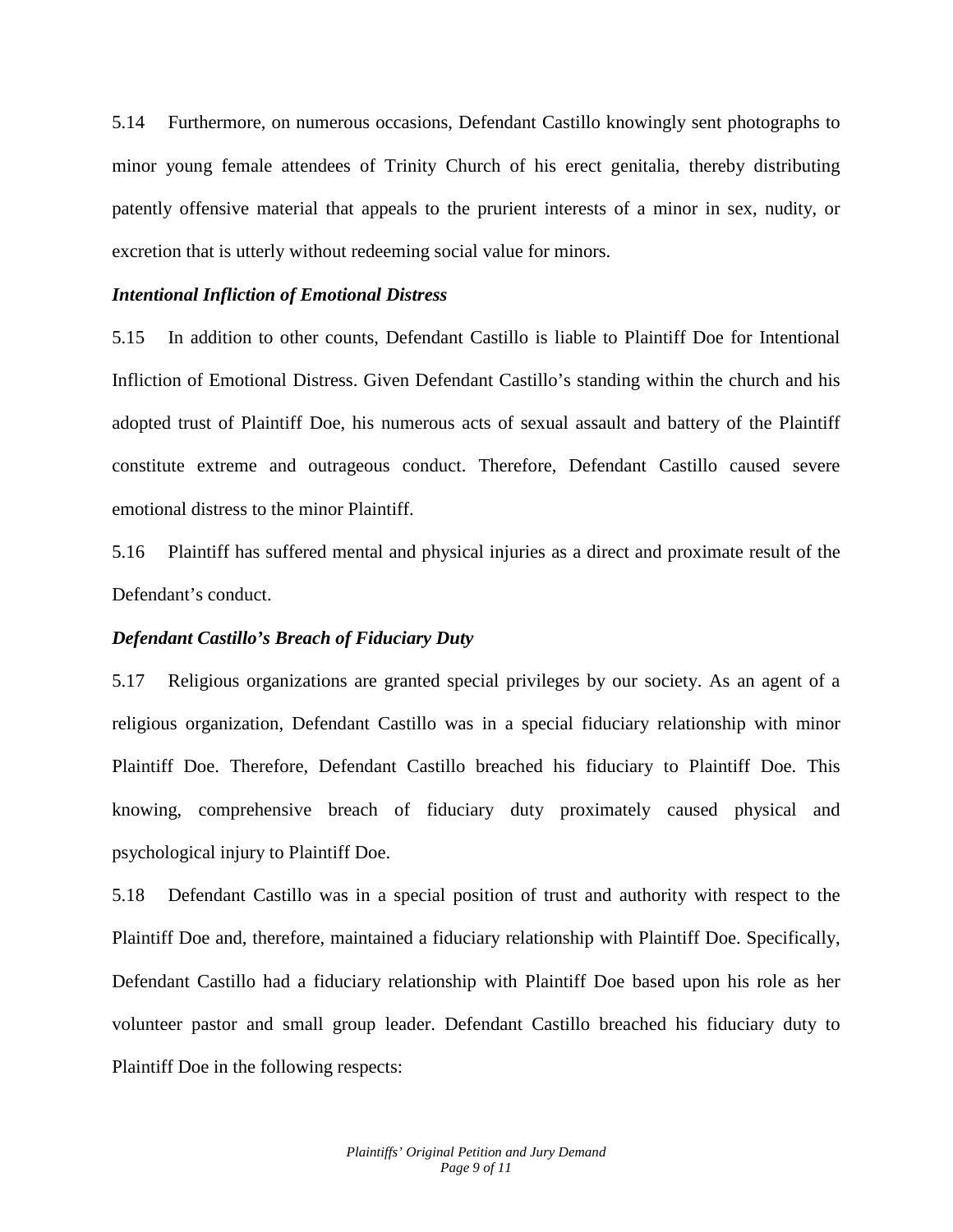- a. Utilizing his position of trust to sexually exploit the Plaintiff Doe;
- b. Utilizing his position of trust to sexually assault the Plaintiff Doe.

Plaintiff Doe has suffered mental and physical injuries as a direct and proximate result of the Defendant's conduct.

## **VI. DAMAGES**

6.01 Defendants' misconduct resulted in and proximately caused injury to the minor Plaintiff. Plaintiff's damages include, but are not limited to, the following:

- a. Physical pain sustained in the past;
- b. Severe psychological pain and mental anguish;
- c. Severe psychological pain and mental anguish that, in reasonable probability, will be sustained in the future;
- d. Emotional distress sustained in the past;
- e. Emotional distress that, in reasonable probability, will be sustained in the future; and
- f. Medical expenses that, in reasonable probability, will be sustained in the future.

## **VII. PRAYER**

7.01 WHEREFORE, PREMISES CONSIDERED, Plaintiffs respectfully requests the following:

- a. Upon final trial, actual compensatory damages as well as punitive damages be awarded to Plaintiffs against Defendants;
- b. Pre-judgment and post-judgment interest as allowed by law;
- c. Costs of court; and
- d. Such other, further and different relief to which Plaintiffs may be justly entitled.